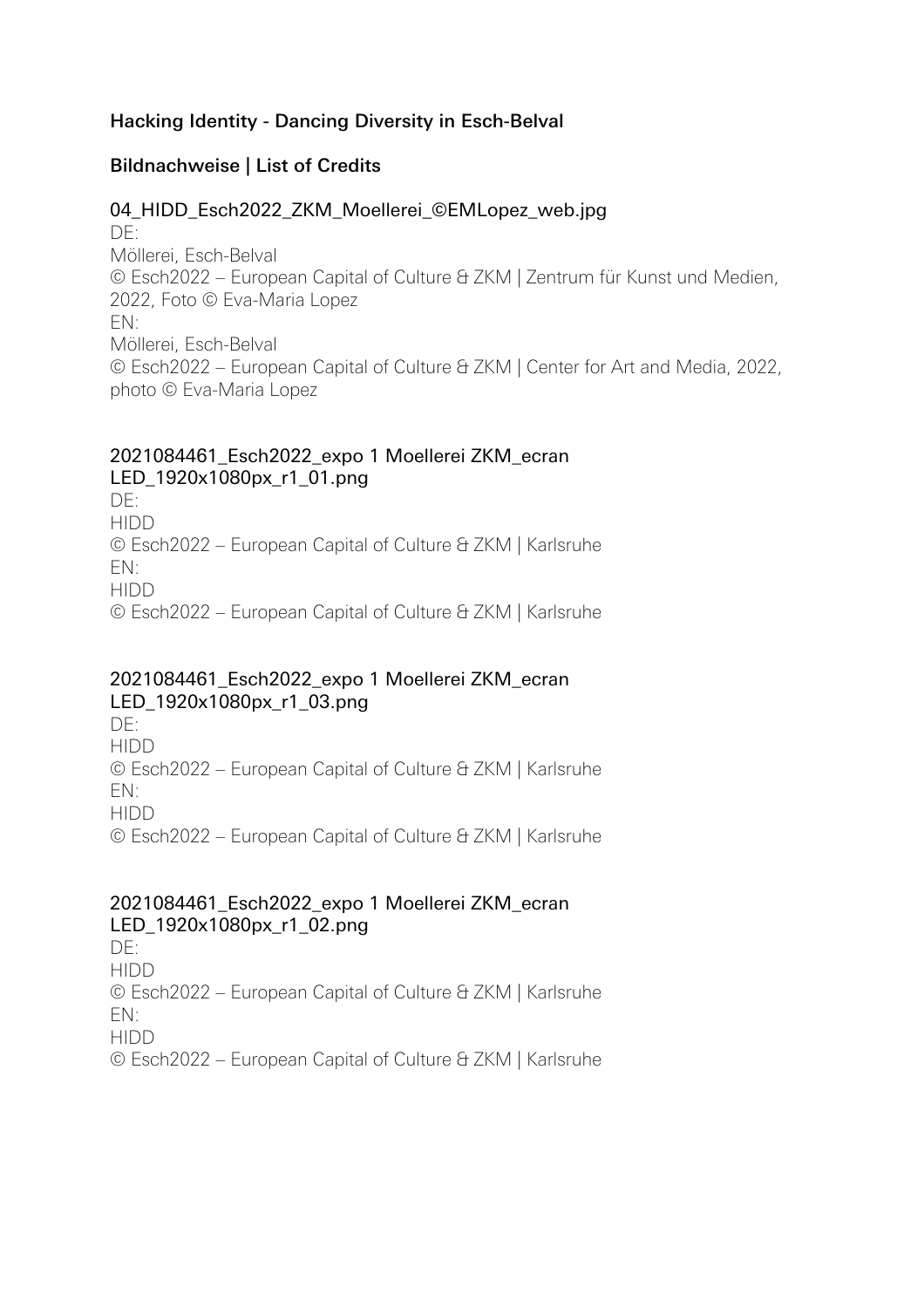#### AUSSTELLUNGSANSICHTEN 01 Blick in die Ausstellung | Exhibition views

#### 01\_HIDD\_ESCH2022\_ZKM\_Moellerei\_©EMLopez\_web.jpg DE:

Ausstellungsansicht »Hacking Identity – Dancing Diversity«, Möllerei, Esch-Belval © Esch2022 – European Capital of Culture & ZKM | Zentrum für Kunst und Medien, 2022, Foto © Eva-Maria Lopez

EN:

Exhibition view »Hacking Identity – Dancing Diversity«, Möllerei, Esch-Belval © Esch2022 – European Capital of Culture & ZKM | Center for Art and Media, 2022, photo © Eva-Maria Lopez

#### ev\_HIDD\_Esch2022\_ZKM\_exhibition\_view\_03\_©EMLopez\_print.jpg  $DF$

Ausstellungsansicht »Hacking Identity – Dancing Diversity«, Möllerei, Esch-Belval © Esch2022 – European Capital of Culture & ZKM | Zentrum für Kunst und Medien, 2022, Foto © Eva-Maria Lopez

EN:

Exhibition view »Hacking Identity – Dancing Diversity«, Möllerei, Esch-Belval © Esch2022 – European Capital of Culture & ZKM | Center for Art and Media, 2022, photo © Eva-Maria Lopez

# ev\_HIDD\_Esch2022\_ZKM\_Marathon\_©MDessard\_web.jpg

DE:

rosalie & Ludger Brümmer, »Marathon der Tiere«, 2015, 7-Kanal-Videoprojektion & elektronische Komposition, Farbe, stereo, 25'00"

© Esch2022 – European Capital of Culture & ZKM | Zentrum für Kunst und Medien, 2022, Foto © Marion Dessard

EN:

rosalie & Ludger Brümmer, »Marathon der Tiere«, 2015, seven-channel projection & electronic composition, colour, stereo, 25 min.

© Esch2022 – European Capital of Culture & ZKM | Center for Art and Media, 2022, photo © Marion Dessard

#### ev\_HIDD\_Esch2022\_ZKM\_Haaslahti\_Captured\_©EMLopez\_web.jpg  $DF$

Hanna Haaslahti, »Captured«, 2021 Immersive Installation mit Echtzeit-Gesichtserkennungstechnologie Courtesy die Künstlerin und Diversion Cinema © Esch2022 – European Capital of Culture & ZKM | Zentrum für Kunst und Medien, 2022, Foto © Eva-Maria Lopez EN: Hanna Haaslahti, »Captured«, 2021 Immersive installation with real-time face capture technology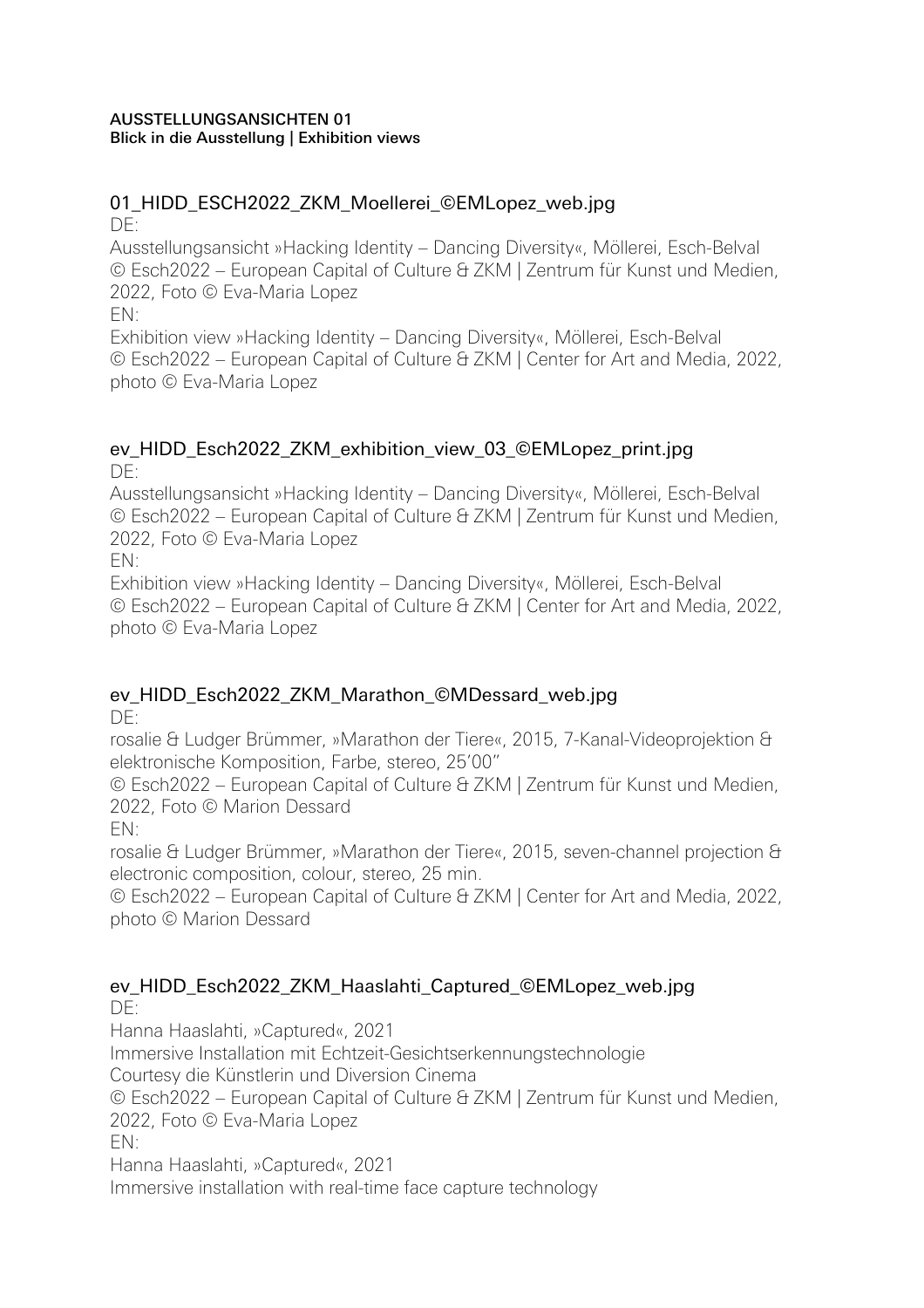Courtesy of the artist and Diversion Cinema

© Esch2022 – European Capital of Culture & ZKM | Center for Art and Media, 2022, photo © Eva-Maria Lopez

# ev\_HIDD\_Esch2022\_ZKM\_Saavedra\_ojo\_©EChenal\_web.jpg

DE:

Lázaro A. Saavedra, »OjoVideo Corporation, Volumen I«, 2006, Video, Farbe, ohne Ton, 3'00''

Courtesy der Künstler

© Esch2022 – European Capital of Culture & ZKM | Zentrum für Kunst und Medien, 2022, Foto © Eric Chenal

EN:

Lázaro A. Saavedra, »OjoVideo Corporation, Volumen I«, 2006, video, colour, silent, 3 min.

Courtesy of the artist

© Esch2022 – European Capital of Culture & ZKM | Center for Art and Media, 2022, photo © Eric Chenal

# ev\_HIDD\_Esch2022\_ZKM\_Jasse\_Place\_©EMLopez\_web.jpeg

 $DF$ 

Délio Jasse, »The Place to Be«, 2015

Siebdruck-Collage, Fotoemulsion auf Holz, 10-teilig (5-teilige Auswahl) Courtesy der Künstler

© Esch2022 – European Capital of Culture & ZKM | Zentrum für Kunst und Medien, 2022, Foto © Eva-Maria Lopez

EN:

Délio Jasse, »The Place to Be«, 2015

Silkscreen collage and photographic emulsion on wood, 10-parts (5-part selection in this exhibition)

Courtesy of the artist

© Esch2022 – European Capital of Culture & ZKM | Center for Art and Media, 2022, photo © Eva-Maria Lopez

# ev\_HIDD\_Esch2022\_ZKM\_Eicher\_Heroes2\_©EChenal\_web.jpg

DE: Margret Eicher, »Heroes 2«, 2012, digitale Montage, Jacquard-Gewebe Courtesy die Künstlerin © Esch2022 – European Capital of Culture & ZKM | Zentrum für Kunst und Medien, 2022, Foto © Eric Chenal EN: Margret Eicher, »Heroes 2«, 2012, digital montage, jacquard fabric Courtesy of the artist © Esch2022 – European Capital of Culture & ZKM | Center for Art and Media, 2022, photo © Eric Chenal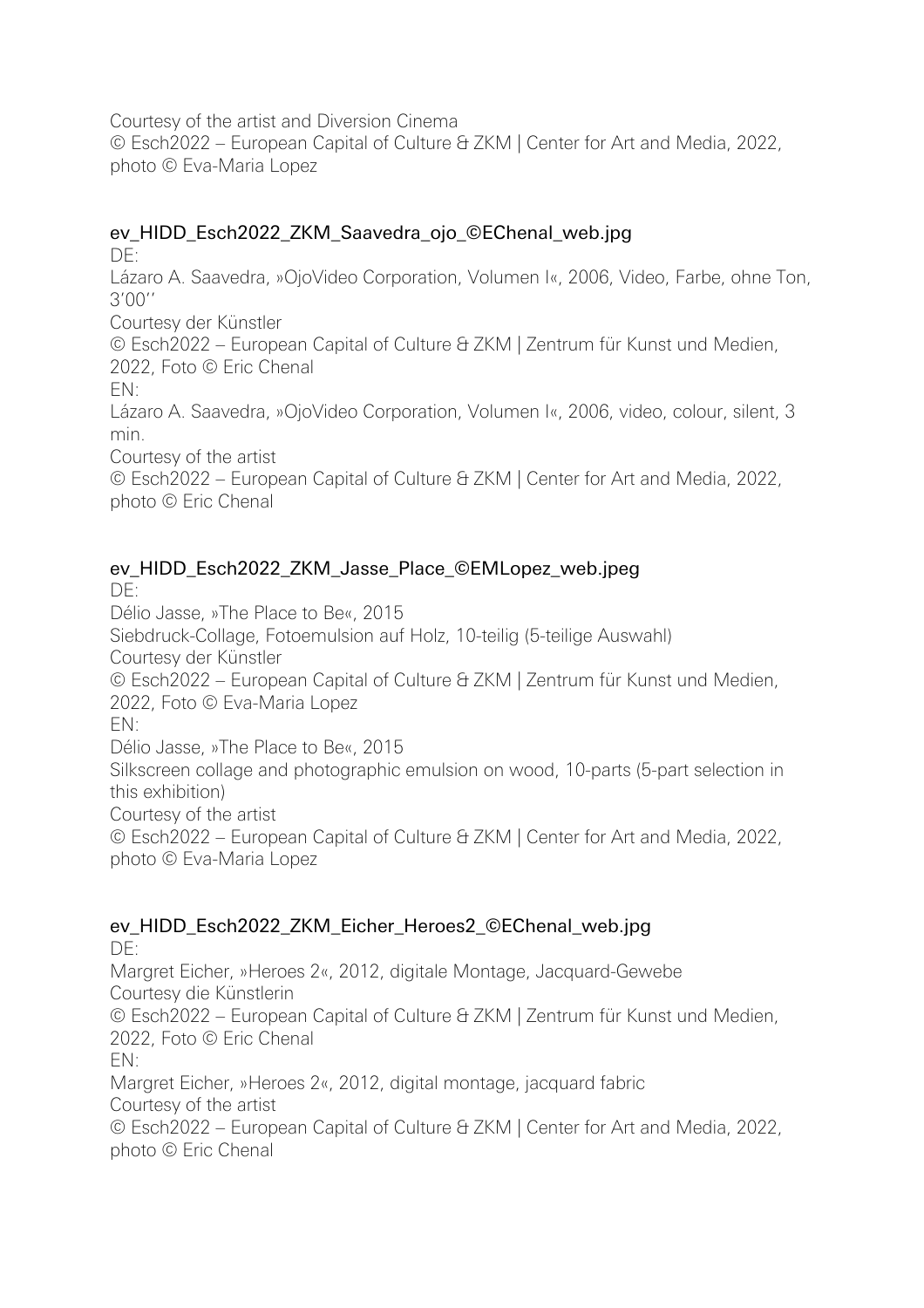#### ev\_HIDD\_Esch2022\_ZKM\_Wong\_Fables\_©EMLopez\_web.jpeg DE:

Wong Ping, »Wong Ping's Fables 1«, 2018 Video, Farbe, Ton, 13'00''

Courtesy der Künstler, Edouard Malingue Gallery und Tanya Bonakdar Gallery © Esch2022 – European Capital of Culture & ZKM | Zentrum für Kunst und Medien, 2022, Foto © Eva-Maria Lopez

EN:

Wong Ping, »Wong Ping's Fables 1«, 2018, video animation, colour, sound, 13 min. Courtesy of the artist, Edouard Malingue Gallery and Tanya Bonakdar Gallery © Esch2022 – European Capital of Culture & ZKM | Center for Art and Media, 2022, photo © Eva-Maria Lopez

# ev\_HIDD\_Esch2022\_ZKM\_Girardet\_Müller\_personne\_©EMLopez\_web.jpg  $DF:$

Christoph Girardet & Matthias Müller, »personne«, 2016, HD, Farbe, s/w, Ton, 15'00'' Courtesy die Künstler

© Esch2022 – European Capital of Culture & ZKM | Zentrum für Kunst und Medien, 2022, Foto © Eva-Maria Lopez

EN:

Christoph Girardet & Matthias Müller, »personne«, 2016, HD, colour, b/w, sound, 15 min.

Courtesy of the artists

© Esch2022 – European Capital of Culture & ZKM | Zentrum für Kunst und Medien, 2022, Foto © Eva-Maria Lopez

# ev\_HIDD\_Esch2022\_ZKM\_onformative\_©EMLopez\_web.jpg

 $DF$ 

onformative, »Formae X 1.57«, 2022, interaktive Medieninstallation Courtesy Studio onformative

© Esch2022 – European Capital of Culture & ZKM | Zentrum für Kunst und Medien, 2022, Foto © Eva-Maria Lopez

EN:

onformative, »Formae X 1.57«, 2022, interactive media installation

Courtesy of onformative

© Esch2022 – European Capital of Culture & ZKM | Center for Art and Media, 2022, photo © Eva-Maria Lopez

# ev\_HIDD\_Esch2022\_ZKM\_Choufi\_©EMLopez\_web.jpg

DE:

Nadim Choufi, »A Future Perfect [sic] Life«, 2020 Video-Essay, Farbe, Ton, 27'43'' Courtesy der Künstler

© Esch2022 – European Capital of Culture & ZKM | Zentrum für Kunst und Medien, 2022, Foto © Eva-Maria Lopez

EN:

Nadim Choufi, »A Future Perfect [sic] Life«, 2020, video essay, colour, sound, 27:43 min.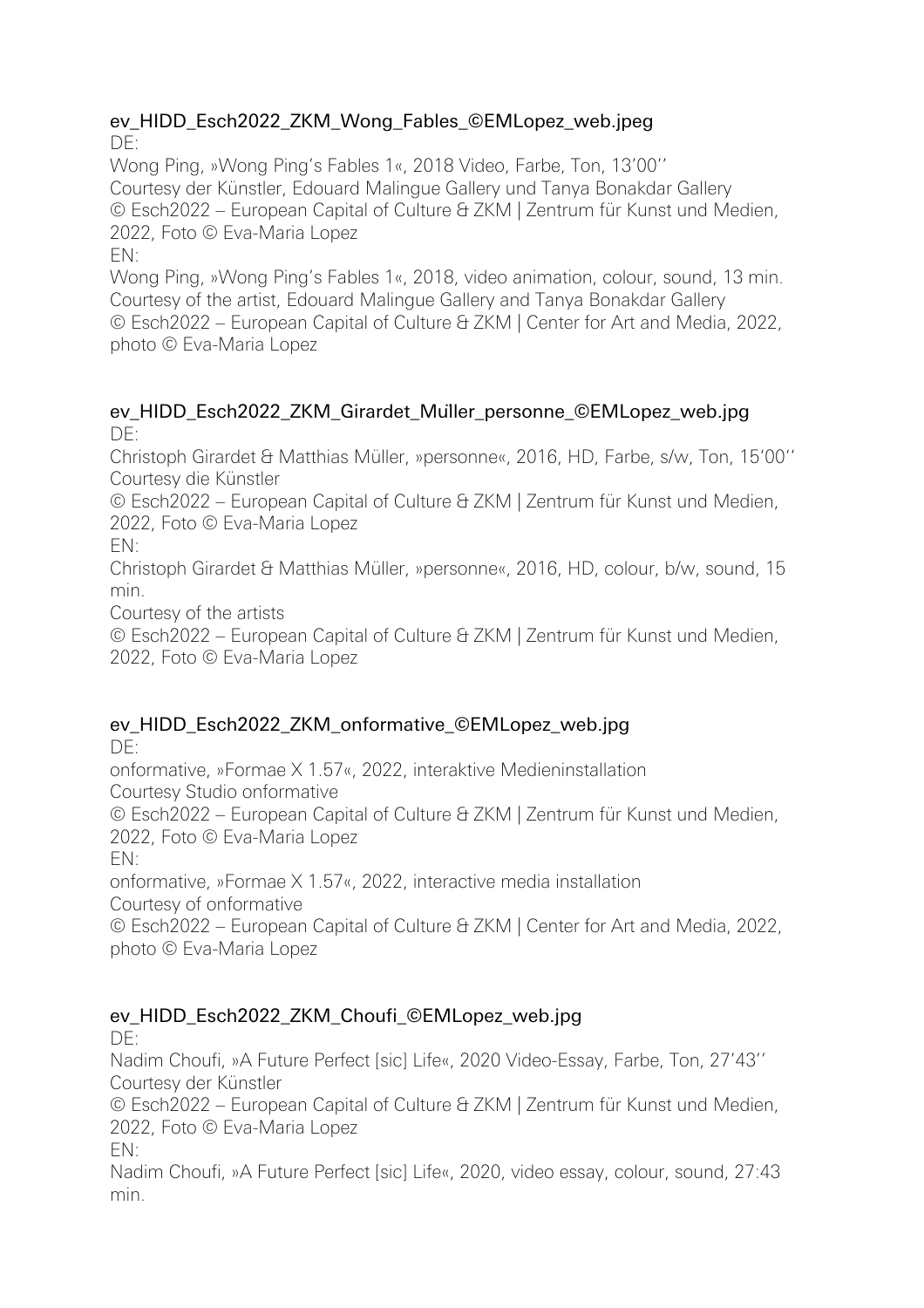Courtesy of the artist © Esch2022 – European Capital of Culture & ZKM | Center for Art and Media, 2022, photo © Eva-Maria Lopez

### ev HIDD Esch2022 ZKM Feuerstein DaH ©EChenal web

DE: Thomas Feuerstein, »Deep and Hot«, 2017 Edelstahl, Duroplast Courtesy der Künstler und Galerie Elisabeth & Klaus Thoman, Innsbruck/Wien © Esch2022 – European Capital of Culture & ZKM | Zentrum für Kunst und Medien, 2022, Foto © Eric Chenal EN: Thomas Feuerstein, »Deep and Hot«, 2017 stainless steel, thermoset, Courtesy of the artist and Galerie Elisabeth & Klaus Thoman, Innsbruck/Vienna © Esch2022 – European Capital of Culture & ZKM | Center for Art and Media, 2022, photo © Eric Chenal

## AUSSENANSICHTEN 01 Die Möllerei und Esch-Belval | The Möllerei and Esch-Belval

## 01\_HIDD\_Esch2022\_ZKM\_Moellerei\_©EMLopez\_web.jpg

DE: Möllerei, Esch-Belval © Esch2022 – European Capital of Culture & ZKM | Zentrum für Kunst und Medien, 2022, Foto © Eva-Maria Lopez EN: Möllerei, Esch-Belval © Esch2022 – European Capital of Culture & ZKM | Center for Art and Media, 2022, photo © Eva-Maria Lopez

### 02\_HIDD\_Esch2022\_ZKM\_Moellerei\_©EMLopez\_web.jpg

DE: Möllerei, Esch-Belval © Esch2022 – European Capital of Culture & ZKM | Zentrum für Kunst und Medien, 2022, Foto © Eva-Maria Lopez EN: Möllerei, Esch-Belval © Esch2022 – European Capital of Culture & ZKM | Center for Art and Media, 2022, photo © Eva-Maria Lopez

## 03\_HIDD\_Esch2022\_ZKM\_Moellerei\_©EMLopez\_web.jpg

 $DF$ Möllerei, Esch-Belval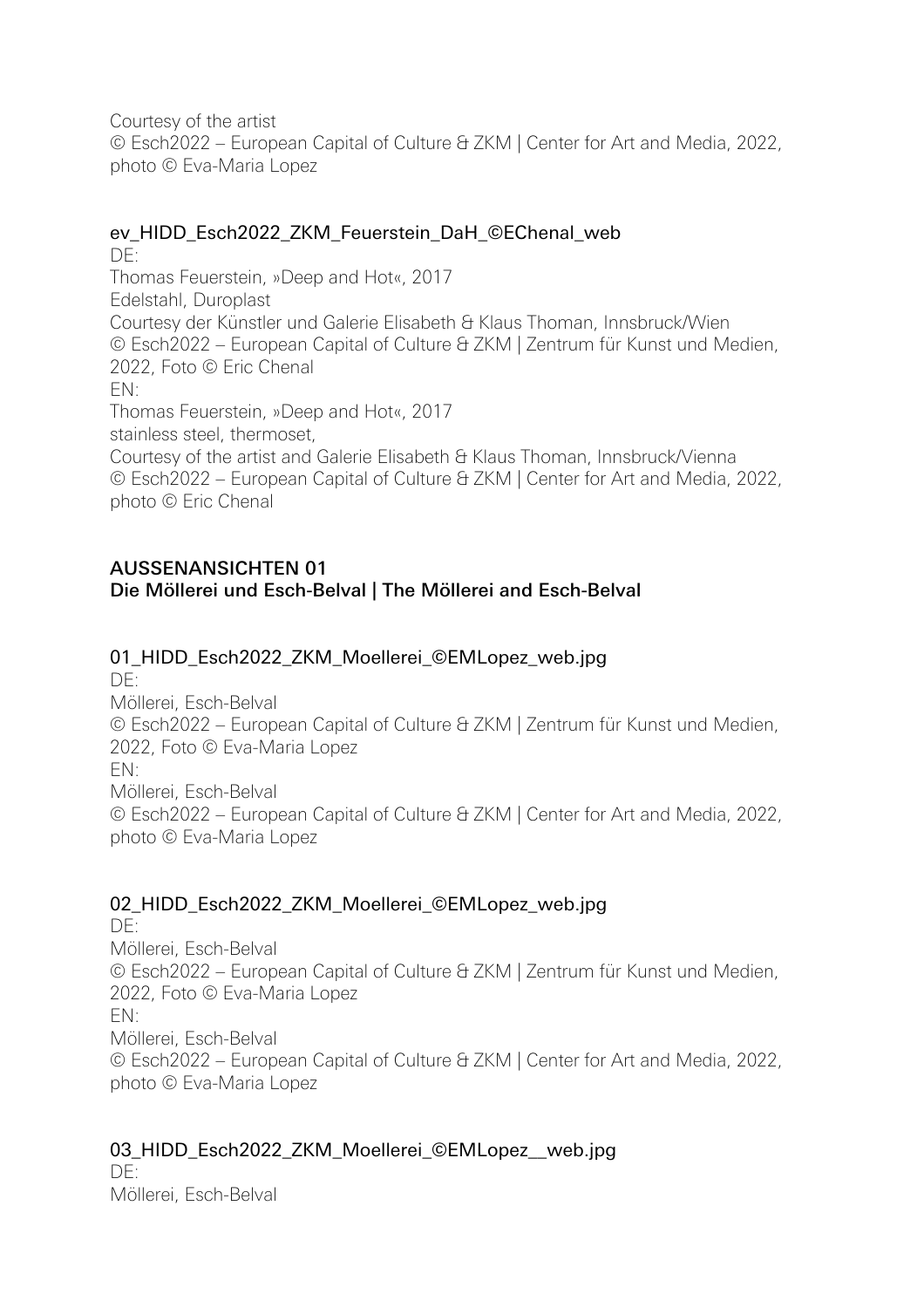© Esch2022 – European Capital of Culture & ZKM | Zentrum für Kunst und Medien, 2022, Foto © Eva-Maria Lopez EN: Möllerei, Esch-Belval © Esch2022 – European Capital of Culture & ZKM | Center for Art and Media, 2022, photo © Eva-Maria Lopez

# 05\_HIDD\_Esch2022\_ZKM\_SKIP\_©EMLopez\_web.jpg

DE: SKIP, Esch-Belval © Esch2022 – European Capital of Culture & ZKM | Zentrum für Kunst und Medien, 2022, Foto © Eva-Maria Lopez EN: SKIP, Esch-Belval © Esch2022 – European Capital of Culture & ZKM | Center for Art and Media, 2022, photo © Eva-Maria Lopez

# 06 HIDD Esch2022 ZKM SKIP ©EMLopez web.jpg

DE: SKIP, Esch-Belval © Esch2022 – European Capital of Culture & ZKM | Zentrum für Kunst und Medien, 2022, Foto © Eva-Maria Lopez EN: SKIP, Esch-Belval © Esch2022 – European Capital of Culture & ZKM | Center for Art and Media, 2022, photo © Eva-Maria Lopez

# 07 HIDD Esch2022 ZKM E-Belval ©EMLopez web.jpg

 $DF$ Esch-Belval © Esch2022 – European Capital of Culture & ZKM | Zentrum für Kunst und Medien, 2022, Foto © Eva-Maria Lopez EN: Esch-Belval © Esch2022 – European Capital of Culture & ZKM | Center for Art and Media, 2022, photo © Eva-Maria Lopez

# 08\_HIDD\_Esch2022\_ZKM\_VisC\_©EMLopez\_web.jpg

DE: Esch2022 Visitor Centre, Esch-Belval © Esch2022 – European Capital of Culture & ZKM | Zentrum für Kunst und Medien, 2022, Foto © Eva-Maria Lopez EN: Esch2022 Visitor Centre, Esch-Belval